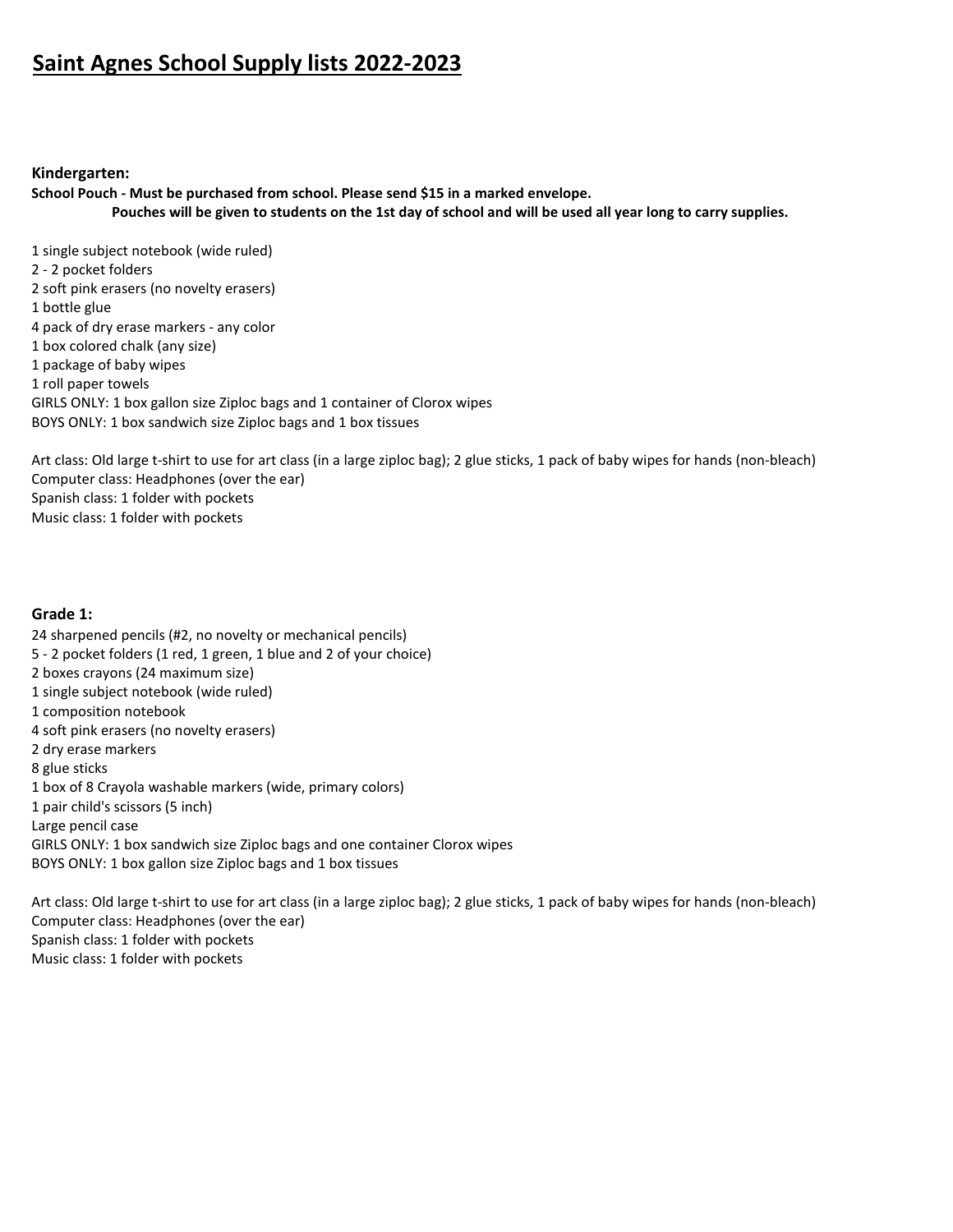## **Grade 2:**

24 sharpened pencils (#2, no novelty or mechanical pencils) 2 boxes crayons (24 count size) 1 single subject notebook (wide ruled) 1 box of 8 Crayola washable markers 4 soft pink erasers (no novelty erasers) 4 dry erase markers (any color) 2 glue sticks 1 pair child's scissors (5 inch) 1 - 1" ringed binder 1 large cloth book cover 1 red 2-pocket folder with holes (no prongs or verticle side pockets) 1 green 2-pocket folder with holes (no prongs or verticle side pockets) Large zippered pencil case (no boxes) 1 box tissues 1 container of Clorox wipes GIRLS ONLY: 1 roll paper towels and 1 box gallon size Ziploc bags BOYS ONLY: 1 bottle hand sanitizer and 1 box sandwich size Ziploc bags

Art class: Old large t-shirt to use for art class (in a large ziploc bag); 2 glue sticks, 1 box of thick markers (to stay in art) Computer class: Headphones (over the ear) Spanish class: 1 folder with pockets and 1 single subject notebook (wide ruled) Music class: 1 folder with pockets

### **Grade 3:**

10-12 sharpened pencils (#2, no novelty or mechanical pencils) 5 red pens (no gel pens) 2 yellow highlighters 1 box crayons (24 count size) 3 single subject notebook (wide ruled) 1 box of Crayola colored pencils (no more than 24 ct) 2 soft pink erasers (no novelty erasers) 2 dry erase markers (black) 4 glue sticks 1 pair child's scissors (5 inch) 1 ruler (with inches and centimeters) 1 large cloth book cover 2 - 2 pocket folders (different designs/colors) 1 plastic 2-pocket folder Large zippered pencil case (no boxes) 1 small pencil sharpener GIRLS ONLY: 1 roll paper towels and 1 container of Clorox wipes BOYS ONLY: 1 box of tissues and 1 pack filler paper

Art class: Old large t-shirt to use for art class (in a large ziploc bag); 1 box of markers (to stay in art) Computer class: Headphones (over the ear) Spanish class: 1 folder with pockets and 1 single subject notebook (wide ruled) Music class: 1 folder with pockets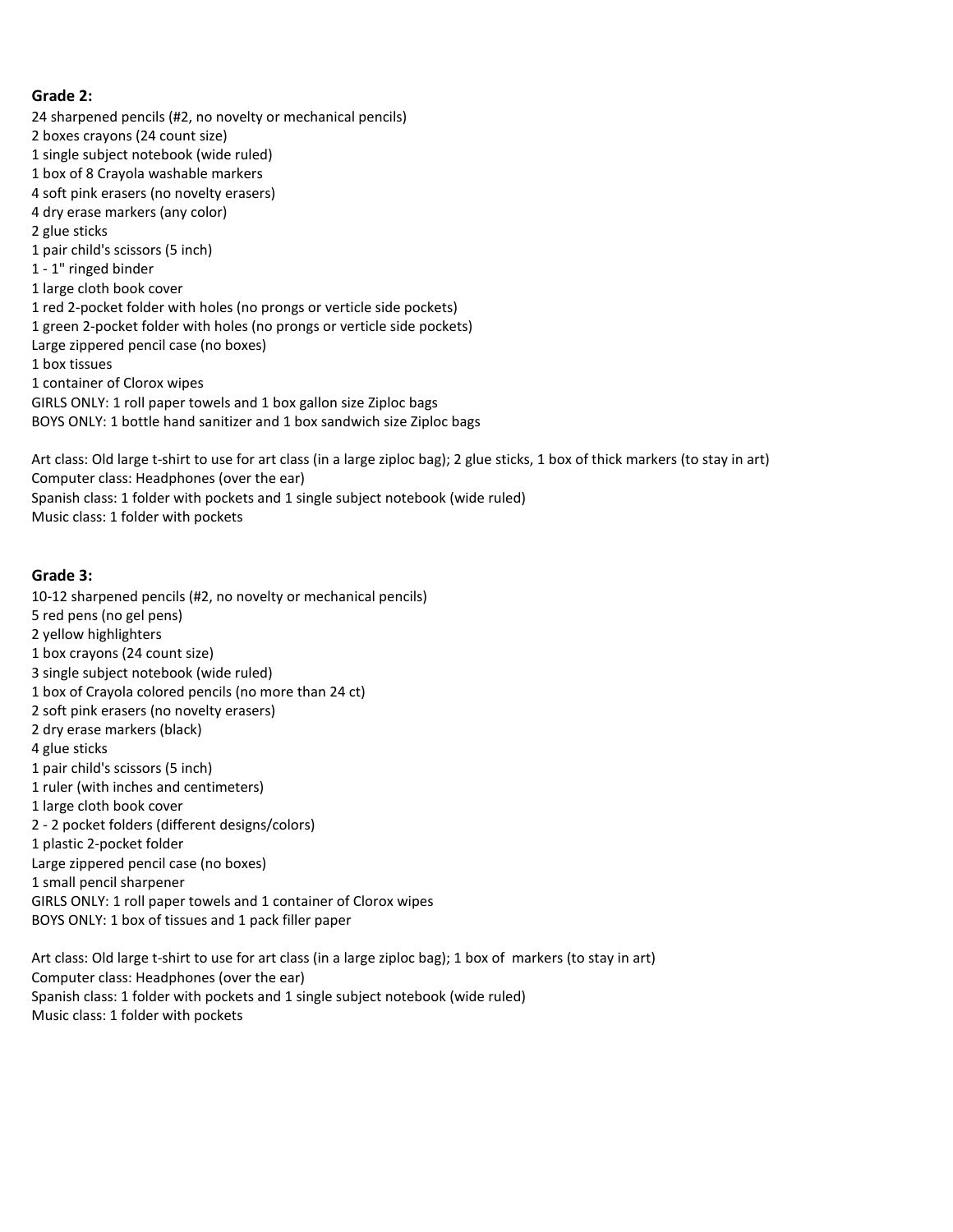10-12 sharpened pencils (#2, no novelty or mechanical pencils) 2 red pens (no gel pens) 10 blue or black erasable pens 2 highlighters 1 box crayons (24 count size) 1 - 3 subject subject notebook 3 - 70 page single subject notebooks (1 green, 1 blue and 1 red) 1 composition notebook 1 package wide ruled filler paper 2 packs of 100 index cards (3x5, lined) 1 box of 8 Crayola washable markers (broad tip) 4 dry erase markers (broad tip, black) 8 glue sticks 1 pair child's scissors (sharp, pointed) 1 ruler (with inches and centimeters) 2 jumbo book covers and 1 regular book cover 1 "heavy duty" 2 pocket folder (no binders) Accordian file folder (no binders or trappers) 1 cloth lunch box (to use to store school supplies) GIRLS ONLY: 1 roll paper towels, 1 container Clorox wipes BOYS ONLY: 1 box of quart size Ziploc bags, 1 box tissues

Art class: Old large t-shirt to use for art class (in a large ziploc bag); 1 watercolor set Computer class: Headphones (over the ear) Spanish class: 1 folder with pockets and 1 single subject notebook (wide ruled)

## **Grade 5:**

**Bible ~ Must be purchased from school. This bible will be used in grades 4,5,6,7 and 8 so students will use it multiple years. They are available in the school office for \$15.00**

- 10-12 sharpened pencils (#2, no novelty or mechanical pencils)
- 2 packs blue or black pens (no gel pens)
- 4 highlighters
- 1 box crayons (24 count size)
- 1 box colored pencils
- 1 single subject notebook
- 4 composition notebooks
- 1 package wide ruled filler paper
- 2 single pads of post it notes any color
- 1 soft pink eraser (no novelty erasers)
- 1 glue stick and 1 8oz bottle of Arlene's tacky glue
- 1 pair child's scissors (sharp, pointed)
- 1 protractor
- 1 durable solid blue folder
- 1 durable solid red folder
- 2 1" three-ring white binder
- Large zippered pencil case
- GIRLS ONLY: 1 box tissues and 1 bottle hand sanitizer
- BOYS ONLY: 1 roll of paper towels and 1 container of Clorox wipes

Art class: Old large t-shirt to use for art class (in a large ziploc bag); 1 watercolor set Computer class: Headphones (over the ear) Spanish class: 1 folder with pockets and 1 single subject notebook (wide ruled)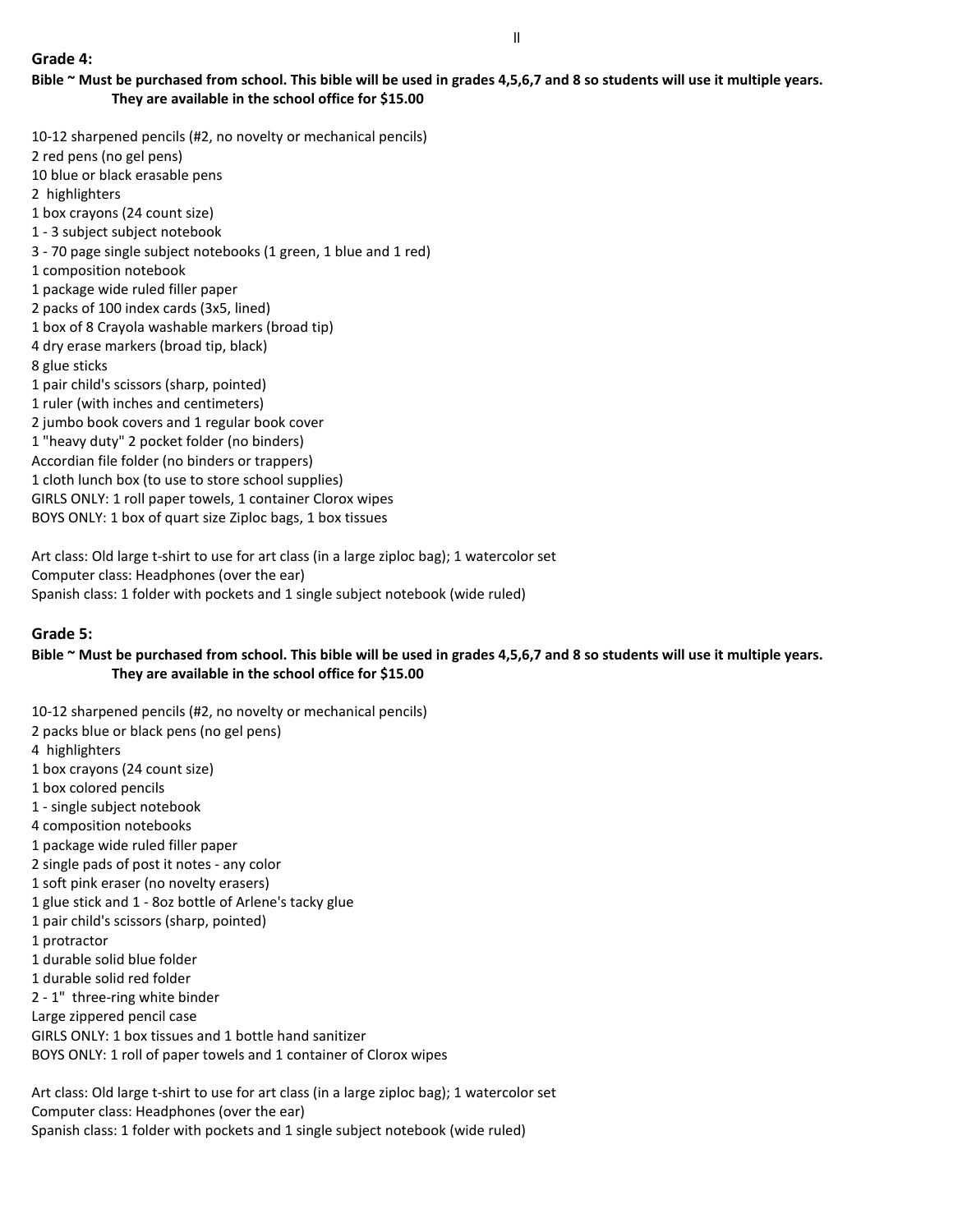## **Grade 6:**

**Bible ~ Must be purchased from school. This bible will be used in grades 4,5,6,7 and 8 so students will use it multiple years. They are available in the school office for \$15.00**

1 black 1" binder (with clear plastic overlay) with 5 dividers 1 red 1" binder 1 blue 1" binder accordion file folder or 8 pocket folder 1 single subject notebook 2 composition notebooks 2 jumbo book covers 1 regular book cover 1 box of 10-12 skinny washable markers colored pencils pencil case/pouch (no boxes) pack of 3-5 black dry erase markers (not skinny) blue/black pens red pens (non-erasable) pencils highlighters 2 glue sticks scissors GIRLS only: 1 box tissues and 1 roll paper towels BOYS only: 1 container Clorox wipes, 2 packs of filler paper

Art class: Sketchbook/journal with blank pages (not lined; any size); 2 black sharpies (fine or ultra fine) to stay in art Computer class: "earbud" headphones that can fit in their pencil pouch (no bluetooth) Spanish class: 1 folder with pockets and 1 single subject notebook (wide ruled)

## **Grades 7:**

## **Bible ~ Must be purchased from school. This bible will be used in grades 4,5,6,7 and 8 so students will use it multiple years. They are available in the school office for \$15.00**

| Grammar/literature: | 1-3 subject notebook; 2 folders                                            |
|---------------------|----------------------------------------------------------------------------|
| Math:               | 1 white 1.5" binder with 5 dividers; graph paper, protractor, 6 inch ruler |
| Religion:           | composition notebook                                                       |
| Science:            | composition notebook                                                       |
| Social Studies:     | 1 green 1.5" binder with 5 dividers                                        |

Blue and black pens Red pens Pack of 3-5 black dry erase markers Pencils Highlighters (multiple colors) Glue sticks Scissors Colored pencils Black sharpie Pencil case/pouch GIRLS: 1 box tissues, 1 pack of filler paper, and 1 roll paper towels BOYS: 1 bottle hand sanitizer and 1 container Clorox wipes

Art class: Sketchbook/journal with blank pages (not lined; any size); 2 black sharpies (fine or ultra fine) to stay in art Computer class: "earbud" headphones that can fit in their pencil pouch (no bluetooth) Spanish class: 1 folder with pockets and 1 single subject notebook (wide ruled)